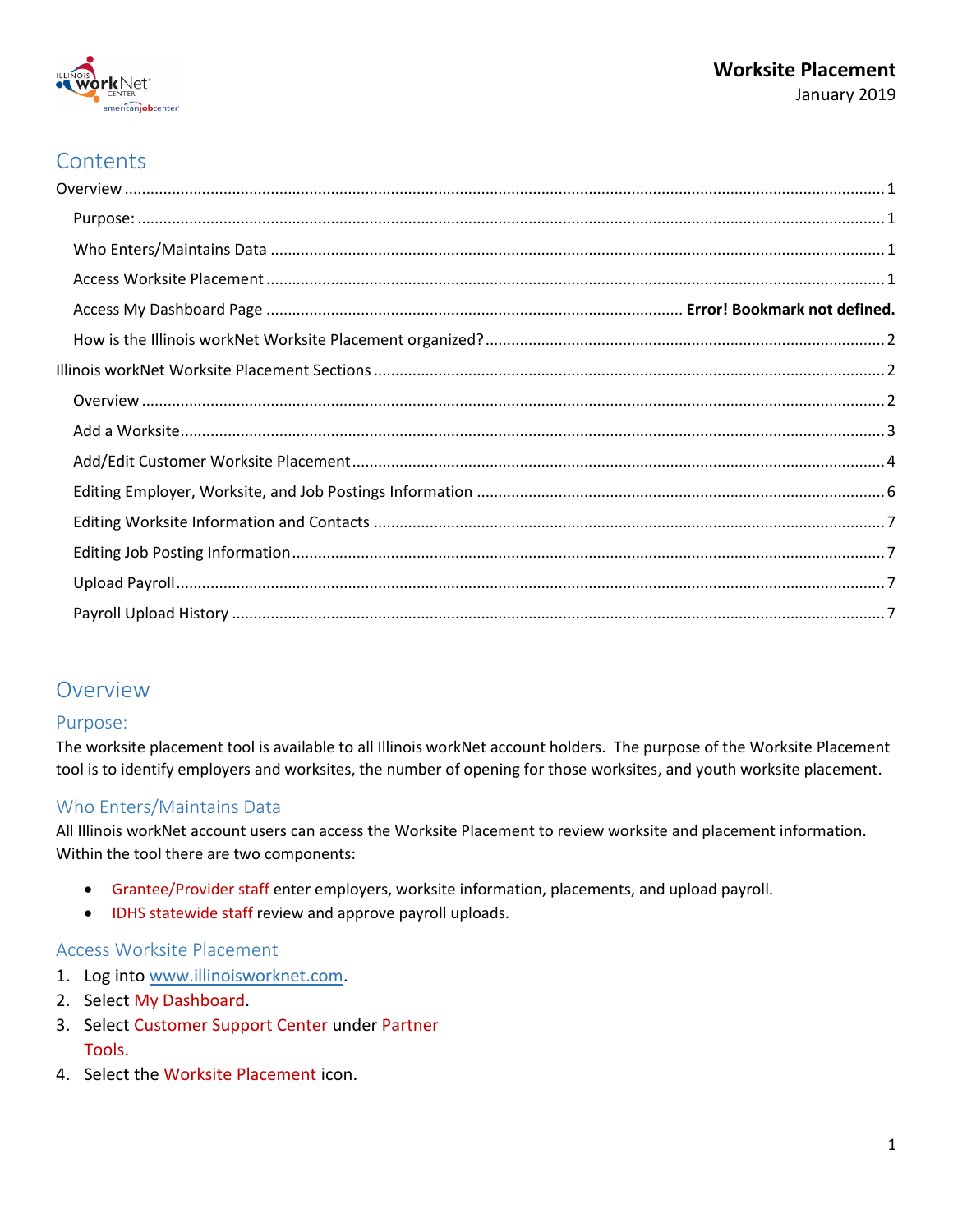

5. Select the Agency. If you are associate with multiple agencies/location for the program, they will display as a list.

## <span id="page-1-0"></span>How is the Illinois workNet Worksite Placement organized?

#### **The Main Illinois workNet Customer Support Center Navigation**

| $\overbrace{\text{Cov}}^{\text{pred}}$                                                      | <b>ODASHBOARDS-</b>                | <b>L</b> CUSTOMERS | <b>基 GROUPS</b>            | 目<br>alıl | HI. LATOYA.MCRAETEST -                |
|---------------------------------------------------------------------------------------------|------------------------------------|--------------------|----------------------------|-----------|---------------------------------------|
| <b>WORKSITE PLACEMENT</b><br>目                                                              |                                    |                    |                            |           |                                       |
| <b>Worksite Placement</b><br>Employers<br>Payroll                                           |                                    |                    |                            |           |                                       |
| Project                                                                                     |                                    |                    |                            |           |                                       |
|                                                                                             | $\checkmark$                       |                    |                            |           |                                       |
| Grantee/Provider                                                                            |                                    |                    |                            |           |                                       |
| Select                                                                                      | $\checkmark$                       |                    |                            |           |                                       |
| <b>Employment Type</b>                                                                      |                                    |                    |                            |           |                                       |
| Select                                                                                      | $\checkmark$                       |                    |                            |           |                                       |
| Filter                                                                                      |                                    |                    |                            |           |                                       |
|                                                                                             |                                    |                    |                            |           |                                       |
|                                                                                             |                                    |                    |                            |           | Add Employer/Worksite                 |
| <b>IS SELECT THE LINKS TO VIEW OR EDIT EMPLOYER, WORKSITE, AND JOB POSTING INFORMATION.</b> |                                    |                    |                            |           |                                       |
| Show $10 \vee$ entries<br>Add                                                               | <b>Total Number of</b><br>$\Delta$ |                    | <b>Full Time Positions</b> |           | Search:<br><b>Part Time Positions</b> |
| <b>Employer Worksite</b><br>Project Agency<br><b>Customers</b>                              | <b>Openings</b><br>Job             |                    | <b>Filled</b>              |           | <b>Filled</b>                         |
|                                                                                             | No data available in table         |                    |                            |           |                                       |
| Showing 0 to 0 of 0 entries                                                                 |                                    |                    |                            |           | Previous<br><b>Next</b>               |
|                                                                                             |                                    |                    |                            |           |                                       |
| © 2018 - Illinois workNet <sup>®</sup>                                                      |                                    |                    |                            |           |                                       |

# <span id="page-1-1"></span>Illinois workNet Worksite Placement Sections

#### <span id="page-1-2"></span>Overview

Employers allows career planners/partners and students to enter or browse projects, grantee/providers, and employment type for available job opportunities.

Worksite Placement provides a list of employers and the number of worksite openings and placement.

Payroll offers customers/partners the option to enter pay period information, use templates to create payroll records, upload expenditures and other related files, and submit payroll/expenditure information for review.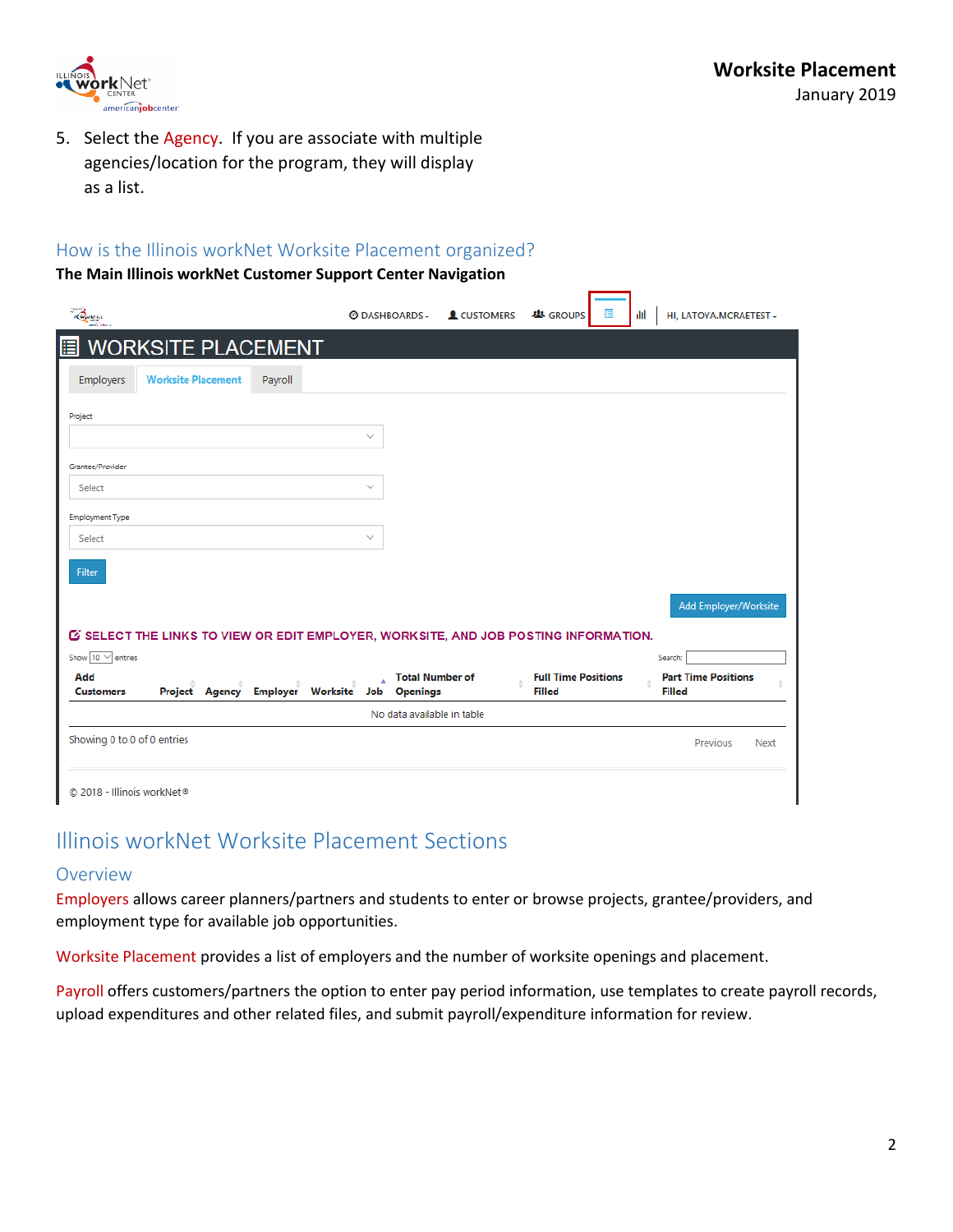

## <span id="page-2-0"></span>Add a Worksite

- 1. Select Worksite Placement tab.
- 2. Select the Project dropdown.
- 3. Select Add Employer/Worksite button to add an employer/worksite.
	- Select an existing employer under the Grantee/Provider tab. or
- 4. Add Employer/Worksite.
	- Enter the employer name, description, and location.
	- Indicate if this location is a worksite.
	- Add a primary contact. A minimum of one contact is required; you can add more contacts once the site is set up.

| <b>WORKSITE PLACEMENT</b><br>目                                                              |                                                                         |                               |                                            |                                  |                                        |                                             |
|---------------------------------------------------------------------------------------------|-------------------------------------------------------------------------|-------------------------------|--------------------------------------------|----------------------------------|----------------------------------------|---------------------------------------------|
| <b>Worksite Placement</b><br>Employers                                                      | Payroll                                                                 |                               |                                            |                                  |                                        |                                             |
| Project                                                                                     |                                                                         |                               |                                            |                                  |                                        |                                             |
| Global workNet                                                                              |                                                                         | $\checkmark$                  |                                            |                                  |                                        |                                             |
| Grantee/Provider                                                                            |                                                                         |                               |                                            |                                  |                                        |                                             |
| Select                                                                                      |                                                                         | $\checkmark$                  |                                            |                                  |                                        |                                             |
| <b>Employment Type</b>                                                                      |                                                                         |                               |                                            |                                  |                                        |                                             |
| Select                                                                                      |                                                                         | $\checkmark$                  |                                            |                                  |                                        |                                             |
| Filter                                                                                      |                                                                         |                               |                                            |                                  |                                        |                                             |
|                                                                                             |                                                                         |                               |                                            |                                  |                                        |                                             |
|                                                                                             |                                                                         |                               |                                            |                                  |                                        | <b>Add Employer/Worksite</b>                |
| <b>IS SELECT THE LINKS TO VIEW OR EDIT EMPLOYER, WORKSITE, AND JOB POSTING INFORMATION.</b> |                                                                         |                               |                                            |                                  |                                        |                                             |
| Show $10 \vee$ entries                                                                      |                                                                         |                               |                                            |                                  | Search:<br><b>Full Time</b>            |                                             |
| Add<br>ó<br><b>Customers</b><br>Project                                                     | $\triangleq$<br>$\begin{array}{c} \circ \\ \circ \end{array}$<br>Agency | ó<br><b>Employer Worksite</b> | <b>Job</b>                                 | ٨<br>Total Number<br>of Openings | <b>Positions</b><br>÷<br><b>Filled</b> | <b>Part Time</b><br><b>Positions Filled</b> |
| Illinois<br>Add<br>workNet<br>Customers                                                     | <b>ABC Test</b>                                                         | melissa<br><b>CIWA</b>        | <b>Administrative Services</b><br>Managers | $\overline{2}$                   | $\mathbf{0}$                           | 0                                           |
| Showing 1 to 1 of 1 entries                                                                 |                                                                         |                               |                                            |                                  | Previous                               | Next<br>1                                   |
| © 2018 - Illinois workNet®                                                                  |                                                                         |                               |                                            |                                  |                                        |                                             |

- 5. Select a worksite
	- Select an existing worksite.
		- or
	- Add a new worksite.
		- i. Enter the worksite location information or indicate if this worksite information is the same as the employer.
		- ii. Add a primary contact. A minimum of one contact is required; you can add more contacts once the site is set up.

| <b>WORKSITE PLACEMENT</b><br>圍<br><b>RETURN TO WORKSITE LIST</b> |                        |                                                                  |
|------------------------------------------------------------------|------------------------|------------------------------------------------------------------|
| <b>Select Employer</b>                                           | <b>Select Worksite</b> | Add Worksite Placement Information                               |
| Name *                                                           |                        | STEP 2 - SELECT WORKSITE OR ENTER INFORMATION FOR A NEW WORKSITE |
|                                                                  |                        |                                                                  |
| $\Box$ Is this worksite the same as the employer?                |                        |                                                                  |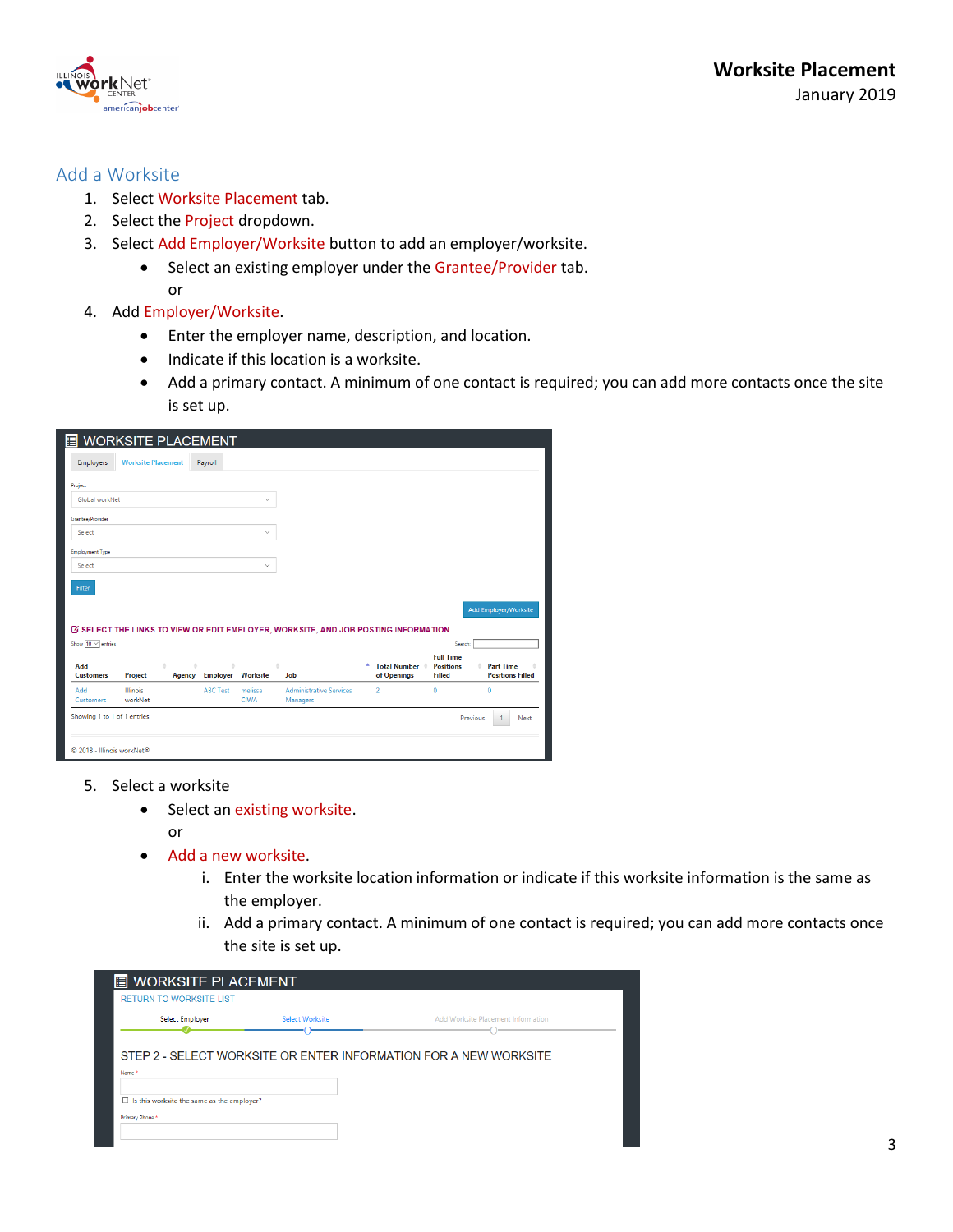

| <b>E</b> WORKSITE PLACEMENT                                                                       |                 |                                           |
|---------------------------------------------------------------------------------------------------|-----------------|-------------------------------------------|
| Select Employer                                                                                   | Select Worksite | <b>Add Worksite Placement Information</b> |
| <b>RETURN TO WORKSITE LIST</b>                                                                    |                 |                                           |
| STEP 3 - ADD PLACEMENT INFORMATION                                                                |                 |                                           |
| SOC Code - Select a SOC Code/Job Title that best represents the job for this worksite placement * |                 |                                           |
| Lookup SOC Codes                                                                                  |                 |                                           |
| Title - You can update this title as needed *                                                     |                 |                                           |
| Description <sup>*</sup>                                                                          |                 |                                           |

#### 6. Add the Worksite Placement Information.

- Use keywords to lookup the SOC Code and select the SOC title that best fits.
- The job title will prepopulate using the SOC title. You can change the title as needed below.
- Enter a job description.
- Select an Employment Type.
	- i. Work-Based Learning
	- ii. Job Shadowing
	- iii. Work Experience
	- iv. Internship
	- v. On-the-Job Training
	- vi. Permanent Employment
- Enter the hourly rate.
- Enter the number of openings.

## <span id="page-3-0"></span>Add/Edit Customer Worksite Placement

| Employers               | <b>Worksite Placement</b>  |                   | Payroll         |                        |                                                                                             |                                    |                                   |                                   |  |
|-------------------------|----------------------------|-------------------|-----------------|------------------------|---------------------------------------------------------------------------------------------|------------------------------------|-----------------------------------|-----------------------------------|--|
|                         |                            |                   |                 |                        |                                                                                             |                                    |                                   |                                   |  |
| Project                 |                            |                   |                 |                        |                                                                                             |                                    |                                   |                                   |  |
| Global workNet          |                            |                   |                 | $\checkmark$           |                                                                                             |                                    |                                   |                                   |  |
| Grantee/Provider        |                            |                   |                 |                        |                                                                                             |                                    |                                   |                                   |  |
| Select                  |                            |                   |                 | $\checkmark$           |                                                                                             |                                    |                                   |                                   |  |
| <b>Employment Type</b>  |                            |                   |                 |                        |                                                                                             |                                    |                                   |                                   |  |
| Select                  |                            |                   |                 | $\checkmark$           |                                                                                             |                                    |                                   |                                   |  |
|                         |                            |                   |                 |                        |                                                                                             |                                    |                                   |                                   |  |
|                         |                            |                   |                 |                        |                                                                                             |                                    |                                   |                                   |  |
| Filter                  |                            |                   |                 |                        |                                                                                             |                                    |                                   |                                   |  |
|                         |                            |                   |                 |                        |                                                                                             |                                    |                                   |                                   |  |
|                         |                            |                   |                 |                        |                                                                                             |                                    |                                   | Add Employer/Worksite             |  |
|                         |                            |                   |                 |                        | <b>IS SELECT THE LINKS TO VIEW OR EDIT EMPLOYER, WORKSITE, AND JOB POSTING INFORMATION.</b> |                                    |                                   |                                   |  |
| Show $10 \vee$ entries  |                            |                   |                 |                        |                                                                                             |                                    | Search:                           |                                   |  |
|                         |                            |                   |                 |                        |                                                                                             |                                    | <b>Full Time</b>                  | <b>Part Time</b>                  |  |
| Add<br><b>Customers</b> | Project                    | ó.<br>÷<br>Agency | <b>Employer</b> | ÷<br><b>Worksite</b>   | Job                                                                                         | <b>Total Number</b><br>of Openings | <b>Positions</b><br><b>Filled</b> | <b>Positions</b><br><b>Filled</b> |  |
| Add                     | <b>Illinois</b>            |                   | <b>ABC Test</b> | melissa                | <b>Administrative Services</b>                                                              | $\overline{2}$                     | $\mathbf 0$                       | $\bf{0}$                          |  |
| Customers               | workNet                    |                   |                 | <b>CIWA</b>            | Managers                                                                                    |                                    |                                   |                                   |  |
| Add                     | <b>Illinois</b><br>workNet |                   | 123 Main        | melissa<br><b>CIWA</b> | <b>Training and Development</b>                                                             | 1                                  | $\mathbf{0}$                      | $\mathbf{0}$                      |  |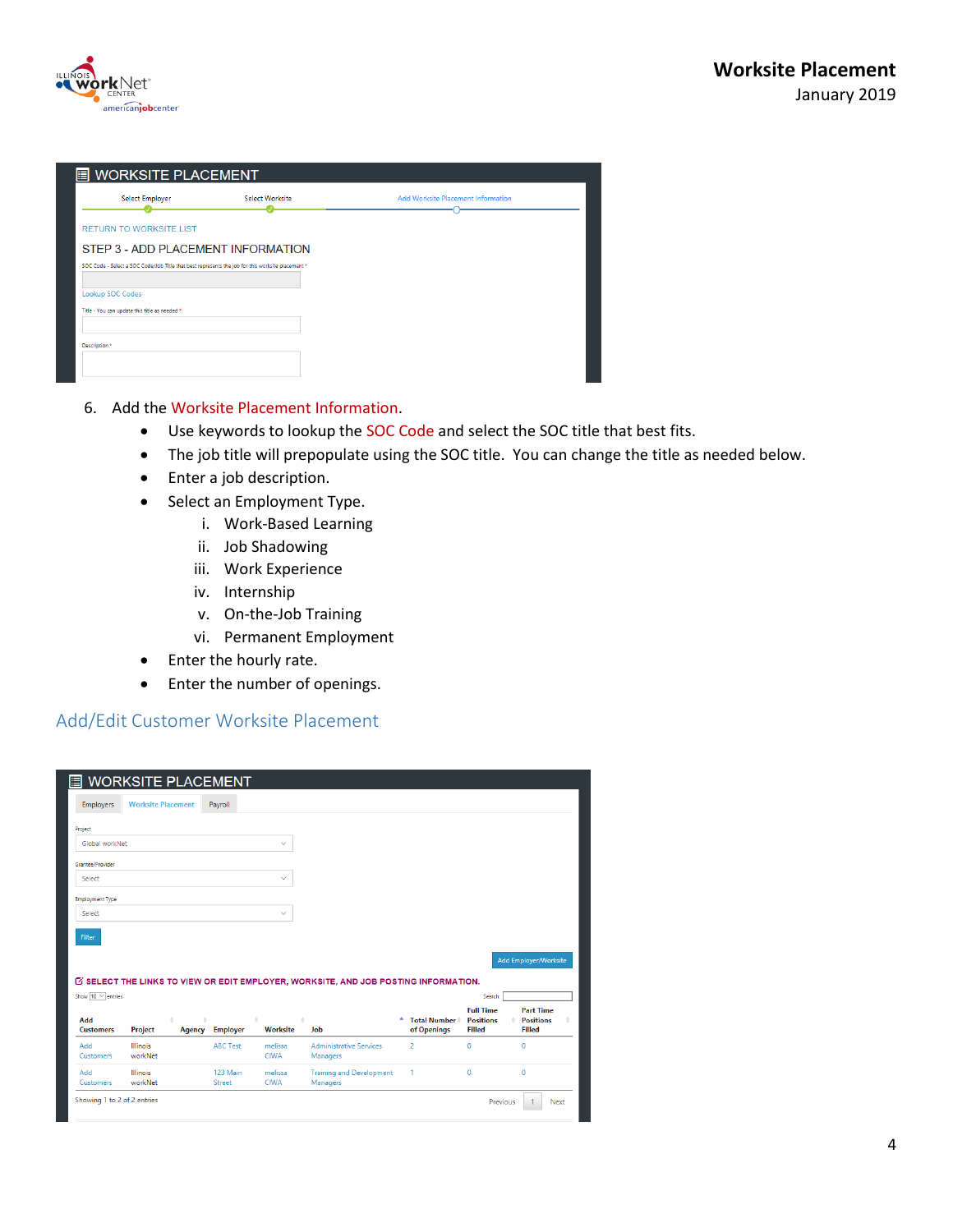

January 2019

- 1. Select Add Customer next to the employer/worksite to display a list of customers.
- 2. Select Add to select the customer and enter the following information:
	- a. Minimum wage placement based on your region and customer age/circumstance.
	- b. Hourly wage will be prepopulated with the information that was entered with the job. You can change this for each customer. Hourly wage must be equal to or greater than minimum wage.
		- i. Enter the subsidized wage.
			- 1. The subsided wage should be no more than the minimum wage.
			- 2. Customer only receive 90-days of subsidized wages regardless of the number of placements.
			- 3. Start date begins the time limit for the subsidized wages of no more than 90-days. This is based on the customer and not on a specific placement.
			- 4. Days in subsidized employment is listed at the top of each placement.

|                                                                                                                                                                                                              |  | <b>② DASHBOARDS → 些 GROUPS ● PROVIDER INFO</b> | ▣ |
|--------------------------------------------------------------------------------------------------------------------------------------------------------------------------------------------------------------|--|------------------------------------------------|---|
| <b>E</b> WORKSITE PLACEMENT                                                                                                                                                                                  |  |                                                |   |
| <b>EDIT CUSTOMER INFORMATION</b><br>Job Title: Business Operations Specialists, All Other<br><b>Description: Testing</b><br><b>Employment Type: Permanent Employment</b><br>Days In Subsidized Employment: 5 |  |                                                |   |
| First Name*<br><b>Rob</b>                                                                                                                                                                                    |  |                                                |   |

- ii. Unsubsidized wage will automatically calculate by subtracting the subsidized wage from the hourly wage.
- c. Select the type of position.
	- i. Full-Time
	- ii. Part-Time.
- d. Select a Status.
	- i. Planned/Not Started- The subsidized wage 90-day time-period will not begin with this status.
	- ii. Start (Open)- The start date begins the time limit for the subsidized wage.
	- iii. On Hold (inactive)- This status "pauses" the subsidized wage 90-day time-period.
	- iv. Terminated- This status "pauses" the subsidized wage 90-day time-period.
- e. Enter in the State/End Date.
- 3. Follow-up is required at 30, 60, 90, 180, and 270 days. The follow-up section will be available/activated once each of the timeframes have been met. When the customer reaches each of these milestones, review the information for accuracy, update the subsidized wage as needed, and select that you have verified employment.
	- a. NOTE: A worksite evaluation is due with the 30-day review. The other milestones do not require the evaluation, but you can choose to use the evaluation tool.
- 4. Review the history of changes as needed. Select Show History to see a log of changes to the customer's placement.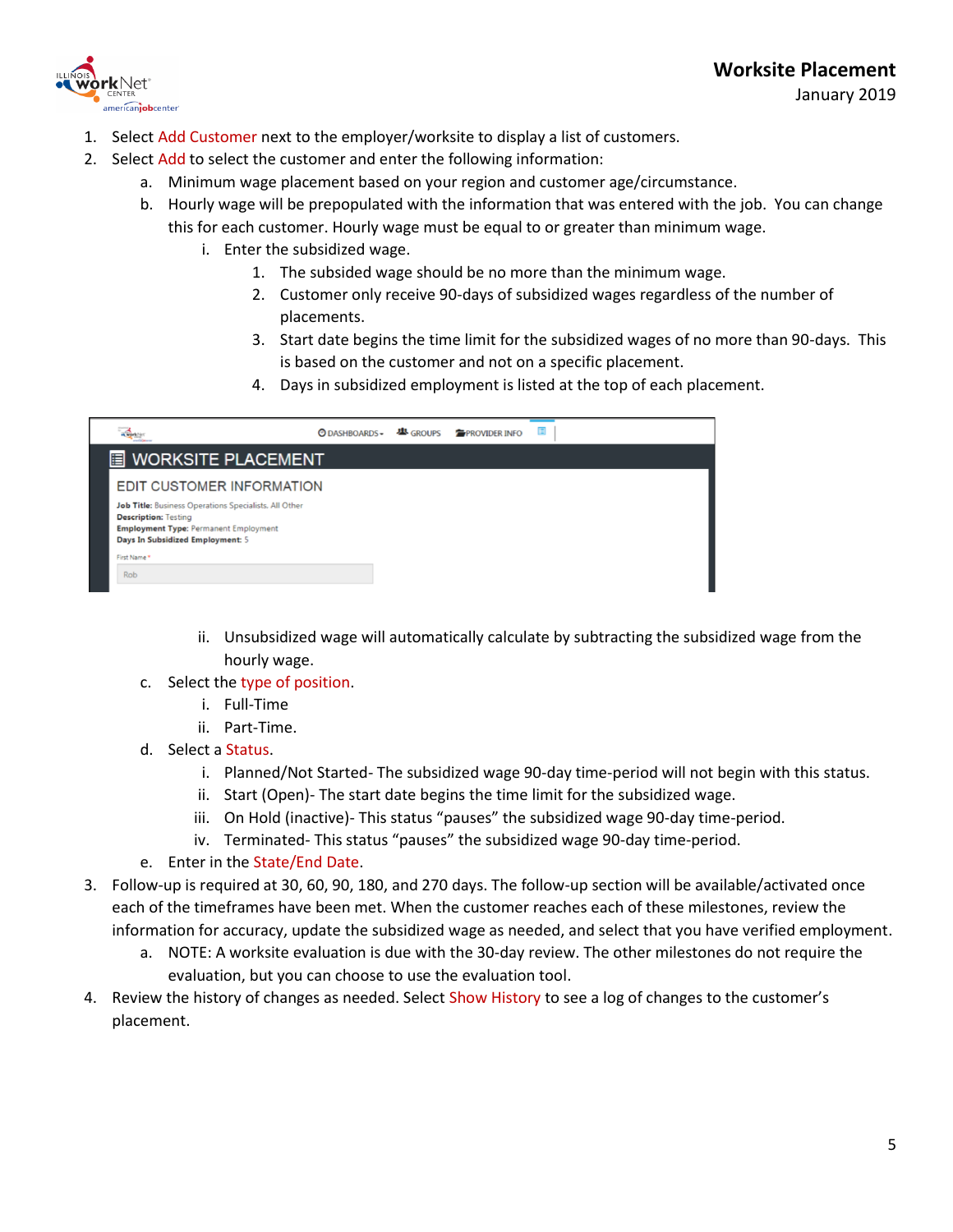

| Position Type *                      |   |
|--------------------------------------|---|
| <b>Full Time</b>                     | ٠ |
| Status *                             |   |
| Started (Open)                       | ٠ |
| Start Date *                         |   |
| $\equiv$<br>3/2/2018                 |   |
| <b>End Date</b>                      |   |
| $\equiv$                             |   |
| 30 Days Follow-Up Due on 4/1/2018    |   |
| 60 Days Follow-Up Due on 5/1/2018    |   |
| 90 Days Follow-Up Due on 5/31/2018   |   |
| 180 Days Follow-Up Due on 8/29/2018  |   |
| 270 Days Follow-Up Due on 11/27/2018 |   |
| Back Save                            |   |
| <b>Show History</b>                  |   |
|                                      |   |

As customers are added to a site, the number of openings will decrease. Once all the job opening have been filled, the Add Customer link will disappear. To add more customers, you can either:

- 1. Edit the job posting by selecting the Job Link, edit the number of openings, and save the changes.
- 2. Edit the positions filled. Select the link in the Position Filled columns to access a list of customers. (If a person was added to the wrong worksite, you can remove them and add them to the correct location.)

## <span id="page-5-0"></span>Editing Employer, Worksite, and Job Postings Information

| 眉                                           | <b>WORKSITE PLACEMENT</b>             |            |                                               |                                           |                                                                                             |             |                               |                                                       |                                                             |              |        |
|---------------------------------------------|---------------------------------------|------------|-----------------------------------------------|-------------------------------------------|---------------------------------------------------------------------------------------------|-------------|-------------------------------|-------------------------------------------------------|-------------------------------------------------------------|--------------|--------|
| <b>Employers</b>                            | <b>Worksite Placement</b>             |            | Payroll                                       |                                           |                                                                                             |             |                               |                                                       |                                                             |              |        |
| Project                                     |                                       |            |                                               |                                           |                                                                                             |             |                               |                                                       |                                                             |              |        |
| Global workNet                              |                                       |            |                                               |                                           |                                                                                             |             |                               |                                                       |                                                             |              |        |
| Grantee/Provider                            |                                       |            |                                               |                                           |                                                                                             |             |                               |                                                       |                                                             |              |        |
| Select                                      |                                       |            |                                               |                                           |                                                                                             |             |                               |                                                       |                                                             |              |        |
| Employment Type                             |                                       |            |                                               |                                           |                                                                                             |             |                               |                                                       |                                                             |              |        |
| Select                                      |                                       |            |                                               |                                           |                                                                                             |             |                               |                                                       |                                                             |              |        |
| Filter                                      |                                       |            |                                               |                                           |                                                                                             |             |                               |                                                       |                                                             |              |        |
|                                             |                                       |            |                                               |                                           |                                                                                             |             |                               |                                                       | Add Employer/Worksite                                       |              |        |
|                                             |                                       |            |                                               |                                           | <b>IS SELECT THE LINKS TO VIEW OR EDIT EMPLOYER, WORKSITE, AND JOB POSTING INFORMATION.</b> |             |                               |                                                       |                                                             |              |        |
| Show $10 \vee$ entries                      |                                       |            |                                               |                                           |                                                                                             |             |                               | Search:                                               |                                                             |              |        |
| Add                                         |                                       | $\Diamond$ | $\begin{array}{c} \circ \\ \circ \end{array}$ | ÷                                         | Job                                                                                         | ۸           | <b>Total Number</b>           | <b>Full Time</b><br><b>Positions</b><br><b>Filled</b> | <b>Part Time</b><br><b>Positions</b><br>÷.<br><b>Filled</b> |              |        |
| <b>Customers</b><br>Add<br><b>Customers</b> | Project<br><b>Illinois</b><br>workNet |            | <b>Agency</b> Employer<br><b>ABC Test</b>     | <b>Worksite</b><br>melissa<br><b>CIWA</b> | <b>Administrative Services</b><br>Managers                                                  |             | of Openings<br>$\overline{2}$ | $\circ$                                               | $\bullet$                                                   |              |        |
|                                             |                                       |            |                                               |                                           |                                                                                             |             |                               |                                                       |                                                             |              |        |
| 旧                                           |                                       |            | <b>WORKSITE PLACEMENT</b>                     |                                           |                                                                                             |             |                               |                                                       |                                                             |              |        |
|                                             |                                       |            |                                               |                                           |                                                                                             |             |                               |                                                       |                                                             |              |        |
|                                             |                                       |            | <b>EDIT EMPLOYER INFORMATION</b>              |                                           |                                                                                             |             |                               |                                                       |                                                             |              |        |
| Name*                                       |                                       |            |                                               |                                           |                                                                                             |             | <b>CONTACTS</b>               |                                                       |                                                             |              |        |
| <b>ABC Test</b>                             |                                       |            |                                               |                                           |                                                                                             |             |                               |                                                       |                                                             |              |        |
| Description *                               |                                       |            |                                               |                                           |                                                                                             | <b>Edit</b> | <b>First Name</b>             |                                                       | <b>Last Name</b>                                            | <b>Title</b> | Remove |
| Test                                        |                                       |            |                                               |                                           |                                                                                             | View        | melissa                       |                                                       | <b>CIWA</b>                                                 | Test         | Remove |
|                                             |                                       |            |                                               |                                           |                                                                                             |             |                               |                                                       |                                                             |              |        |
| <b>Website URL</b>                          |                                       |            |                                               |                                           |                                                                                             |             | <b>Add Contact</b>            |                                                       |                                                             |              |        |
|                                             |                                       |            |                                               |                                           |                                                                                             |             |                               |                                                       |                                                             |              |        |
| NAICS Code <sup>8</sup>                     |                                       |            |                                               |                                           |                                                                                             |             |                               |                                                       |                                                             |              |        |
|                                             |                                       |            |                                               |                                           |                                                                                             |             |                               |                                                       |                                                             |              |        |
|                                             | Lookun NAICS Codes                    |            |                                               |                                           |                                                                                             |             |                               |                                                       |                                                             |              |        |

- Select the link in the Employer column to access the employer information.
- Update the employer information. Contacts can be added, edited, and removed. You can only edit or remove contacts that were previously added by staff from your organization/group.